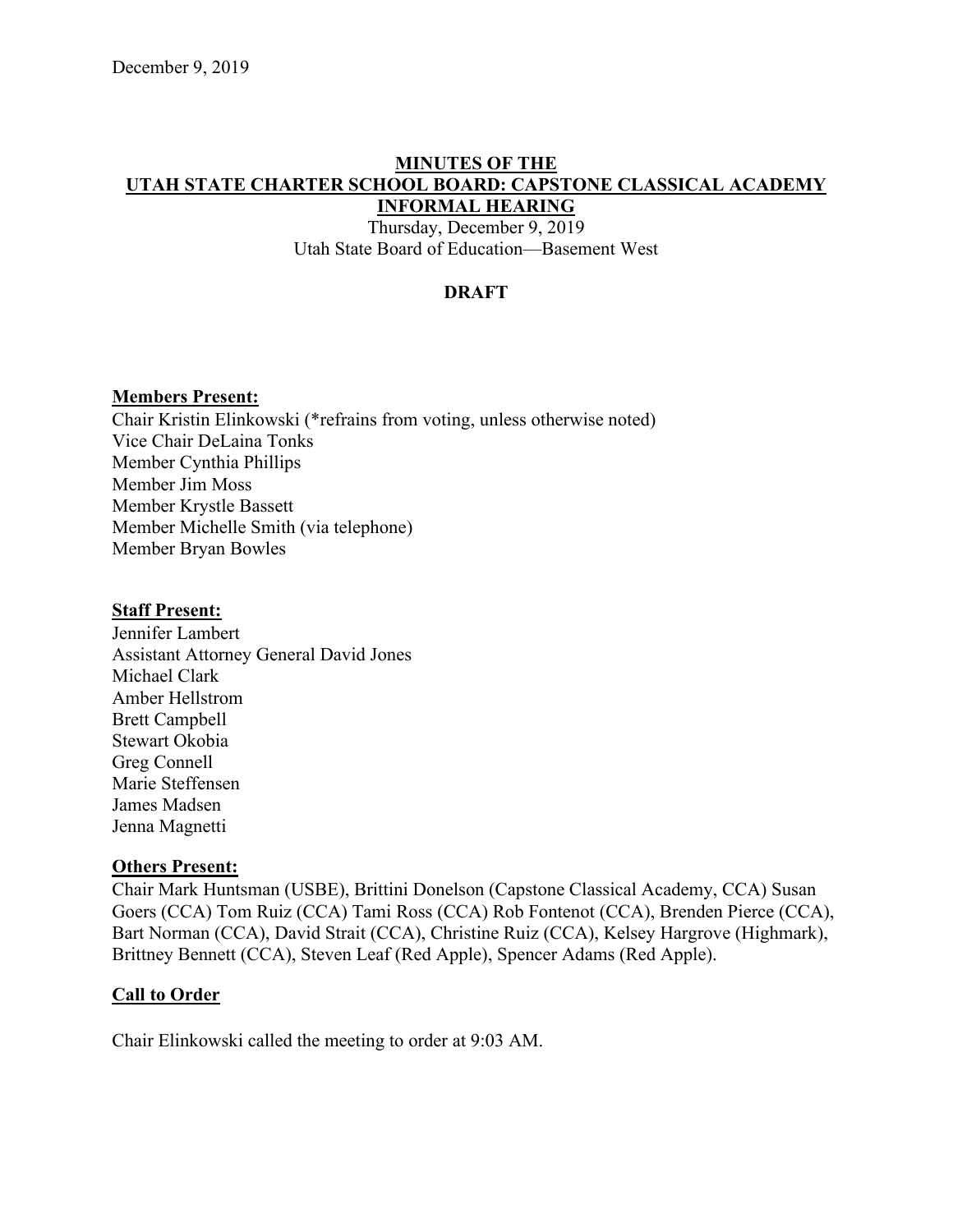## **Pledge of Allegiance**

A flag was not present, so no Pledge of Allegiance was made.

## **Public Comment**

Mr. Steve Hess discussed moving child to a school where they experienced bullying, then transferring student to a private Montessori school that was too expensive, and then finally transferring his student to Capstone Classical Academy (CCA) when it opened. Mr. Hess expressed a belief that it would be a tremendous loss to lose CCA and urged the state to support schools rather than looking to close them.

# **Hearing**

# **Capstone Classical Academy (CCA)**

Representatives of CCA responded to merits of the SCSB motion proposing termination, discussing: positive cash-flow, adding 15 new students in two months, having 186 students enrolled, confidence in school growth, landlord willing to sponsor bussing program, overcrowding in Weber High School, ability to raise more than \$150,000 in three months, restructuring rent payments but not having executed documents, and the option of co-tenancy, achievements of scholars in various prestigious competitions and awards received by staff members, violence and parental displeasure in local district, noting that a Standard Examiner article helped increase enrollment, plans to host the Chamber of Commerce in April, marketing efforts, educating parents that students can participate in boundary sports and attend CCCA, carpool app, parent bussing system, working with Highmark for bussing, petitioning UTA for a stop in front of building, formulating in schedule for home-schoolers, using Market 321 to facilitate social media and having developed a plan/schedule for those platforms, Google Adwords, the school's model being copyrighted and unique, going to neighboring elementary schools to raise awareness, positive retention surveys, consistently scheduled open houses with a conversion rate of 85%, and "Bring a Friend Day" events.

Ms. Brittney Bennett offered the story of her student's experience at CCA versus local district school. Effectiveness of organic marketing compared to the wasted resources on billboards/magazine ads and the formation of a marketing committee.

Mr. Brenden Pierce told his story of teaching at CCA, moving his family to Utah from Colorado, belief in CCA's ability to produce principled leaders, being impressed with unification of humanities curriculum, the teaching of Latin, and not shying away from teaching religion in a historical context.

Mr. David Strait commented on reading SCSB mission and vision and believing they (SCSB) are not the 'boogie man,' having participated on the Charter School Task Force committee and understanding how much is expected of the SCSB with limited resources/authority. Mr. Strait extolled the achievements of CCA students and why CCA is such a boom to the arts community.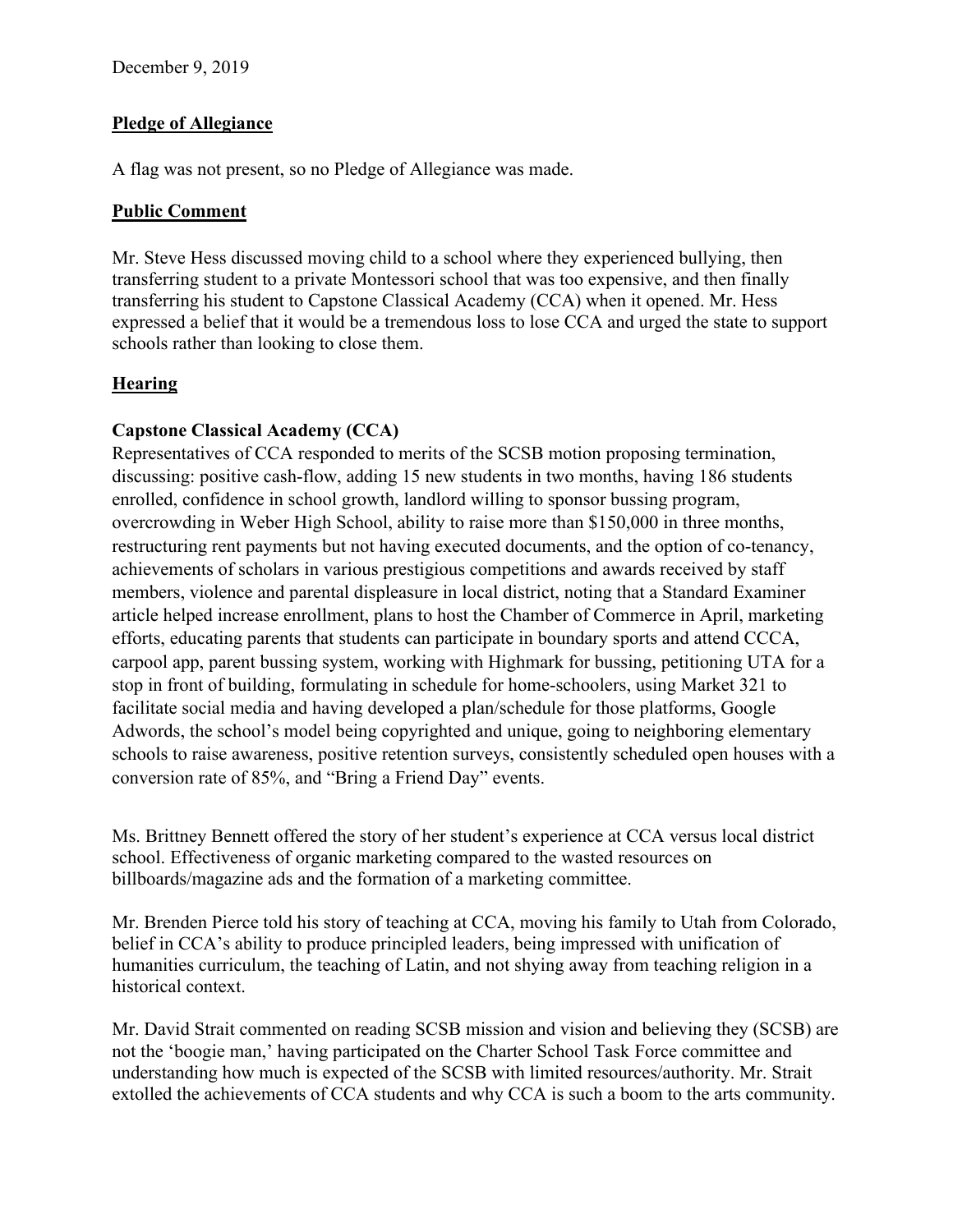Leveraging resources and musical instrument donations, incorporating world history into music instruction, music history course being aligned with humanities course, offering a music-tech curriculum to offer students practical skills, feeling the power struggle and concerns over public sentiment, the AISU closure and damaged trust between charter schools and oversight bodies, the SCSB advocating for highly successful charter schools and providing supportive oversight, and inviting SCSB to visit CCA was also discussed.

Mr. Bart Norman commented on his son's experience at the school, noting that local schools were not equipped to support advanced education, so his son was homeschooled before transferring to CCA. Socratic seminars, the school's role in shaping habits of excellence, and the belief that society needs schools who are willing to work for more than a passing grade was also discussed.

Ms. Christine Ruiz commented on being an unwilling education activist, the joy of finding CCA, appreciation of challenge CCA offers and the support of parents' rights, intangible results such as service and joy of learning, wanting to preserve daughter's rights to pursue an education that meets her unique needs, and stakeholder contracts detailing expectations. Ms. Ruiz invited SCSB members to visit the school and offered her home as lodging for those that would need to stay overnight.

Mr. Tom Ruiz asked clarification on receiving Notice of Concern in June and not being notified that they were not meeting the terms until the motion in October's meeting. Mr. Ruiz expressed not understanding the logical path in jumping from a Notice of Concern to a proposed termination.

## **SCSB Staff Response**

Executive Director Lambert responded noting that enrollment from 1st-2nd year did not have enough of an increase and making up the difference in finances is easy in the short term but much harder to address long term. The "Exhibit B" concerning distance learning that the SCSB approved was further discussed, as well as resources following goals and the discrepancy between amounts budgeted for marketing versus the amount budgeted for student activities. Director Lambert addressed Mr. Ruiz' questions and read statute referenced in the Notice of Concern which supports the SCSB's October motion to propose termination, noting that steps in the Oversight Model are not sequential and are determined by need.

Not disagreeing with value of classical education, quality of education at CCA, impressive accomplishments, amazing mentors and teachers and students, having a really good director, being a great school was discussed alongside the hard reality that insufficient funds and low enrollment exist.

Staff's analysis of enrollment and funding was displayed. SY19 audited financial statements, insufficient funds to pay teachers if closed at the end of the year, fundraising efforts and unverifiable documentation, scenarios based on month of closure, concessions from landlord, enrollment projections, comparisons to other charter high schools and the typical increases experienced in second year that CCA did not experience was discussed.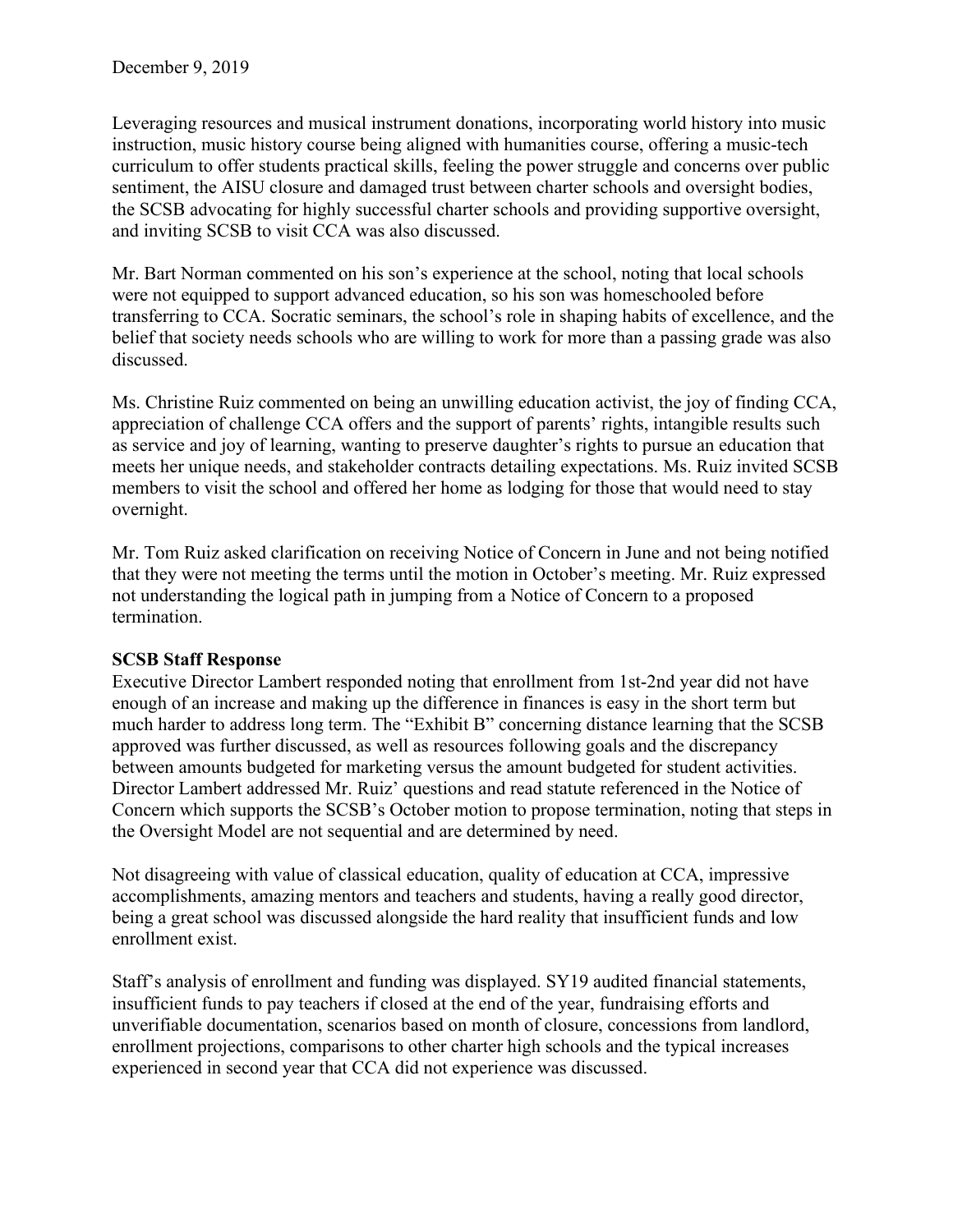Ms. Kelsey Hargrove (Highmark *landlord)* discussed base-rent payment until October 2020, deferments to allow school to operate, outstanding balance of promissory note, and the assumption of co-tenancy.

Mr. Steven Leaf and Spencer Adams (Red Apple) discussed allotments, delaying a month before adding funds, and the amount of shortfall if school remains open and has to pay contracts through August 10, 2019.

## **Capstone Classical Academy Closing Statements**

Dr. Susan Goers commented that in SY19 CCA had an \$800,000 shortfall and were able to overcome it while this year CCA had a \$4000,000 shortfall in October and believes they will be able to overcome that as well. Dr. Goers sked the board to consider growth and fundraising efforts past two months.

SCSB members reiterated that the hearing is not a referendum on Dr. Goers or her program, band clarified that it is about funding and enrollment and asked where large donations could come from.

Dr. Goers mentioned donors in Florida wanting CCA there, selling popcorn, matched dollars, Chick-Fil-A, a real estate investor, qualifying for a USDA loan and trying to get investors to buy building.

SCSB Members expressed appreciation for the heart and effort of CCA representatives, students and community.

### **SCSB Discussion**

Options, closing school at end of year rather than in middle, and not wanting to send CCA away without a decision was discussed.

## **Capstone Classical Academy––Action on Proposed Termination**

### **Motion**

Member Bowles moved, and Member Bassett seconded, "to close Capstone at the end of this school year (FY2020)." The motion carried unanimously by those members present.

### **Amendment to the Motion**

Member Phillips moved to "have Capstone Classical Academy at the January SCSB meeting to come before our board and provide us a report or update to consider in either affirming or overturning such decision." The amended motion was not accepted by Member Bowles.

## **Discussion**

The possibility of making future motions or rescinding the carried motion was discussed.